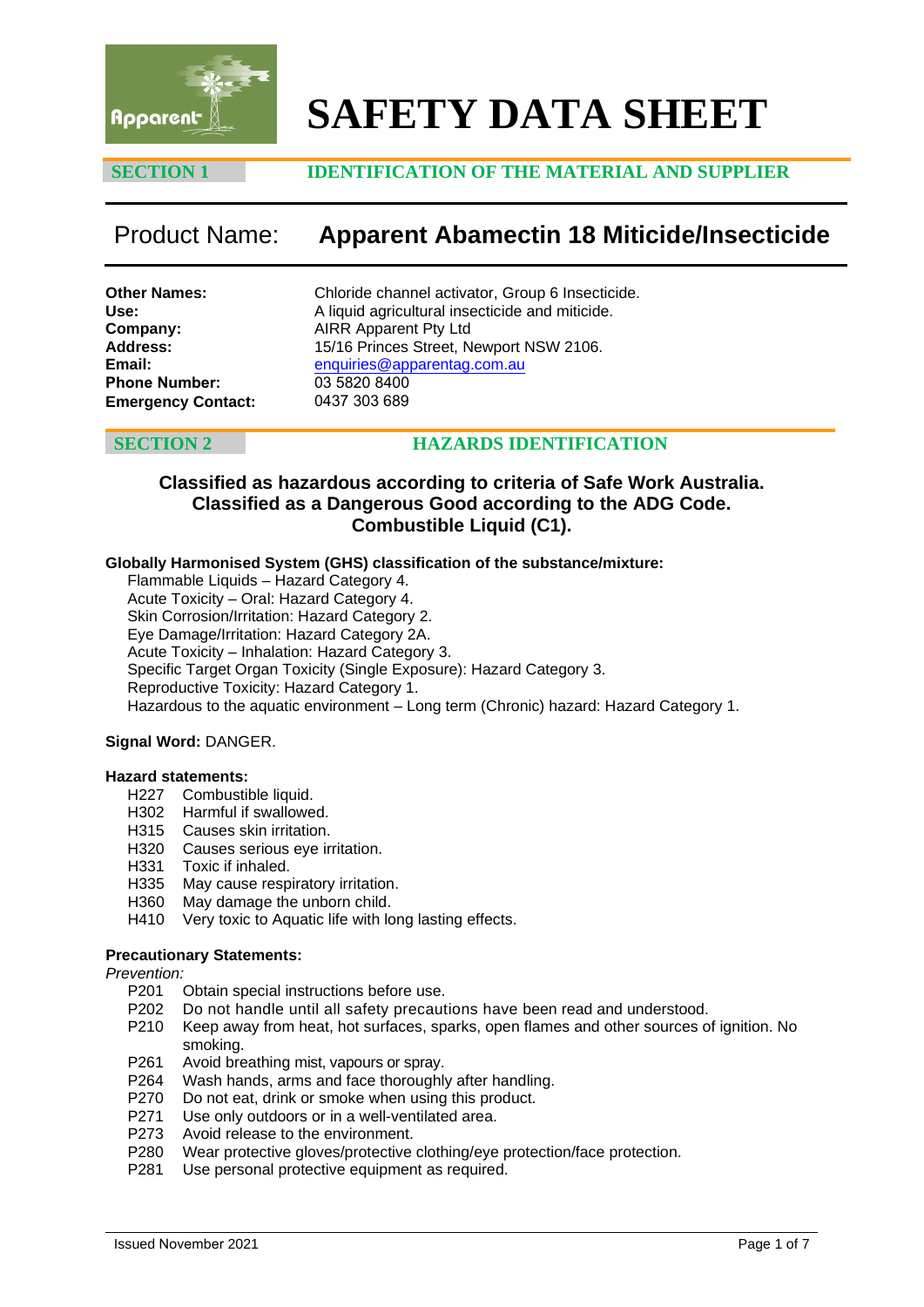### **SECTION 2 HAZARDS IDENTIFICATION** (Continued)

| Response:          |                                                  |                                                                                                                                                                                          |                   |
|--------------------|--------------------------------------------------|------------------------------------------------------------------------------------------------------------------------------------------------------------------------------------------|-------------------|
| $P301 + P312$      |                                                  | IF SWALLOWED: Call a POISON CENTER or doctor/physician if feel unwell.                                                                                                                   |                   |
| $P302 + P352$      |                                                  | IF ON SKIN: Wash with plenty of soap and water.                                                                                                                                          |                   |
| P304 + P340        |                                                  | IF INHALED: Remove victim to fresh air and keep at rest in a position                                                                                                                    |                   |
|                    | comfortable for breathing.                       |                                                                                                                                                                                          |                   |
|                    |                                                  | P305 + P351 + P338 IF IN EYES: Rinse cautiously with water for several minutes. Remove contact                                                                                           |                   |
|                    |                                                  | lenses, if present and easy to do. Continue rinsing.                                                                                                                                     |                   |
| $P308 + P313$      |                                                  | IF exposed or concerned: Get medical advice/attention:                                                                                                                                   |                   |
| P312               |                                                  | Call a POISON CENTER or doctor/physician if you feel unwell.                                                                                                                             |                   |
| P321               |                                                  | Specific treatment see Safety Directions on product label.                                                                                                                               |                   |
| P332 + P313        |                                                  | If skin irritation occurs: Get medical advice/attention.                                                                                                                                 |                   |
| $P337 + P313$      |                                                  | If eye irritation persists: Get medical advice/attention.                                                                                                                                |                   |
| $P362 + P364$      |                                                  | Take off contaminated clothing and wash it before reuse.                                                                                                                                 |                   |
| P370 + P378        |                                                  | In case of fire: Use carbon dioxide, foam or dry agent for extinction.                                                                                                                   |                   |
| P391               | Collect spillage.                                |                                                                                                                                                                                          |                   |
| Storage:           |                                                  |                                                                                                                                                                                          |                   |
| $P403 + P233$      |                                                  | Store in a well-ventilated place. Keep container tightly closed.                                                                                                                         |                   |
| P405               | Store locked up.                                 |                                                                                                                                                                                          |                   |
|                    |                                                  |                                                                                                                                                                                          |                   |
| Disposal:          |                                                  |                                                                                                                                                                                          |                   |
| P <sub>501</sub>   |                                                  | Dispose of contents/container in accordance with national regulations.                                                                                                                   |                   |
|                    |                                                  |                                                                                                                                                                                          |                   |
| Pictograms:        |                                                  |                                                                                                                                                                                          |                   |
| <b>SECTION 3</b>   |                                                  | <b>COMPOSITION/INFORMATION ON INGREDIENTS</b>                                                                                                                                            |                   |
| Ingredients:       |                                                  |                                                                                                                                                                                          |                   |
| <b>CHEMICAL</b>    |                                                  | <b>CAS NUMBER</b>                                                                                                                                                                        | <b>PROPORTION</b> |
| Abamectin          |                                                  | 71751-41-2                                                                                                                                                                               | $18$ g/L          |
| Methyl pyrrolidone |                                                  | 872-50-4                                                                                                                                                                                 | 350 g/L           |
|                    | Other ingredients determined not to be hazardous |                                                                                                                                                                                          | <b>Balance</b>    |
|                    |                                                  |                                                                                                                                                                                          |                   |
| <b>SECTION 4</b>   |                                                  | <b>FIRST AID MEASURES</b>                                                                                                                                                                |                   |
|                    |                                                  |                                                                                                                                                                                          |                   |
| <b>FIRST AID</b>   |                                                  |                                                                                                                                                                                          |                   |
| Ingestion:         |                                                  | If swallowed do NOT induce vomiting. Wash mouth with water and give water to drink. If                                                                                                   |                   |
|                    |                                                  | poisoning occurs, contact a Doctor or Poisons Information Centre. Phone 131 126.                                                                                                         |                   |
| Eye contact:       |                                                  | Immediately hold eyes open and flood gently with clean water until product is washed                                                                                                     |                   |
|                    |                                                  | from eyes. Ensure irrigation under eyelids by occasionally lifting them. Do not try to                                                                                                   |                   |
|                    |                                                  | remove contact lenses unless trained. If irritation persists, seek medical advice.                                                                                                       |                   |
|                    |                                                  |                                                                                                                                                                                          |                   |
|                    |                                                  | Skin contact: Remove contaminated clothing. Wash skin with soap and water to remove chemical. If<br>skin is irritated, seek medical advice. Launder contaminated clothing before re-use. |                   |

**Inhalation:** Remove to fresh air and observe until recovered. If irritation or symptoms persists more than about 30 minutes, seek medical advice.

**Advice to Doctor:** Treat symptomatically. No specific antidote is available.

#### **SECTION 5 FIRE FIGHTING MEASURES**

Specific Hazard: Combustible liquid (C1). Flash point ~ 70°C.

**Extinguishing media:** Extinguish fire using carbon dioxide, foam or dry agent. If not available, use waterfog or fine water spray but ensure all runoff is contained. Contain all runoff.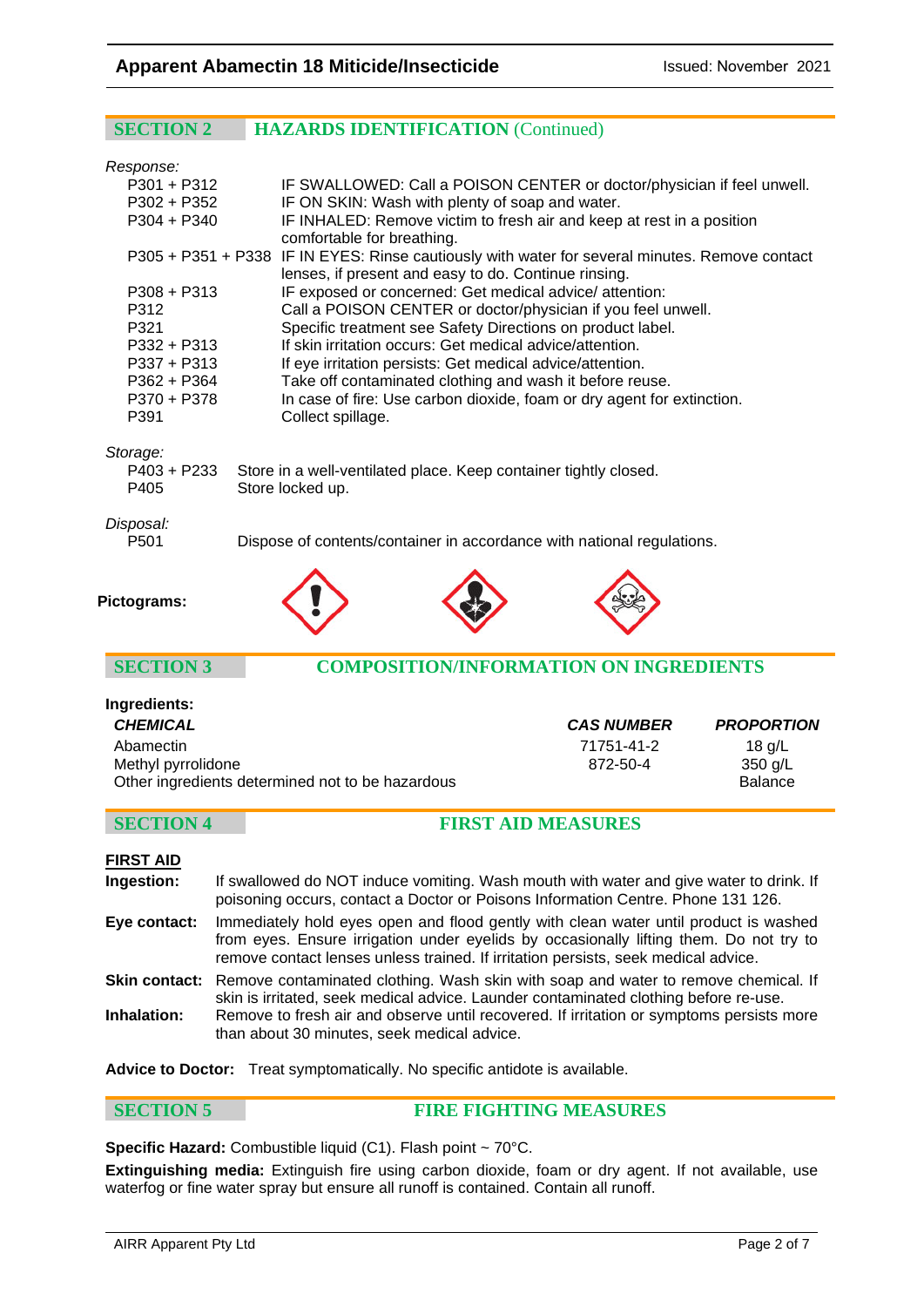### **SECTION 5 FIRE FIGHTING MEASURES** (Continued)

**Hazards from combustion products:** Sealed, overheated containers may violently rupture. Thermal decomposition and burning will produce toxic by-products (eg. oxides of carbon and nitrogen compounds). Fire-fighters to wear self-contained breathing apparatus and suitable protective clothing if risk of exposure to vapour or smoke.

**Precautions for fire-fighters and special protective equipment:** Isolate fire area. Evacuate downwind residents. Wear full protective clothing and self contained breathing apparatus. Do not breathe smoke or vapours generated.

#### **SECTION 6 ACCIDENTAL RELEASE MEASURES**

**Emergency procedures:** Extinguish all sources of ignition. Wear cotton overalls buttoned to the neck and wrist and a washable hat, elbow length PVC gloves, goggles and half facepiece respirator with dust cartridge or canister.

In the case of spillage, stop leak if safe to do so, and contain spill. Prevent spillage entering drains or watercourses. Contain and absorb spilled material with absorbent material such as sand, clay, cat litter or material such as vermiculite. Collect recoverable product for use as labelled on the product. Vacuum, shovel or pump contaminated spilled material into an approved container and dispose of waste as per the requirements of Local or State Waste Management Authorities. Keep out animals and unprotected persons. Launder protective clothing before storage or re-use.

**Material and methods for containment and cleanup procedures:** To clean spill area, tools and equipment, wash with a solution of soap, water and acetic acid/vinegar. Follow this with a neutralisation step of washing the area with a bleach or caustic soda ash solution. Finally, wash with a strong soap and water solution. Absorb, as above, any excess liquid and add both solutions to the drums of waste already collected.

This product is an insecticide. Prevent from entering drains, waterways or sewers. Use earthen bunds or absorbent bunding to prevent spreading of spillage. If a significant quantity of material enters drains, advise emergency services.

### **SECTION 7 HANDLING AND STORAGE**

**Precautions for Safe Handling:** No smoking, eating or drinking should be allowed where material is used or stored. Poisonous if absorbed by skin contact or swallowed. Will damage eyes. Will irritate the skin. Avoid contact with eyes and skin. Do not inhale spray mist. When opening the container, preparing spray and using prepared spray, wear cotton overalls buttoned to the neck and wrist and a washable hat, elbow length PVC gloves and goggles. For space applications, wear cotton overalls buttoned to the neck and wrist and a washable hat, elbow length PVC gloves, goggles and half facepiece respirator with dust cartridge or canister. If product in eyes, wash it out immediately with water. After use and before eating, drinking or smoking, wash hands, arms and face thoroughly with soap and water. After each day's use, wash gloves, goggles, contaminated clothing and respirator (and if rubber, wash with detergent and warm water).

**Conditions for Safe Storage:** Store in the closed original container in a well-ventilated area, as cool as possible. Do not store for prolonged periods in direct sunlight. Keep out of reach of children. Apparent Abamectin is classified as Dangerous Goods under the Australian Code for the Transport of Dangerous Goods by Road and Rail. This product is a Schedule 6 Poison (S6) and must be stored in accordance with the relevant Health Department regulations. Product is a combustible liquid (C1) and must be stored away from naked lights, heat sources and oxidising agents. Observe procedures detailed in Australian Standard AS1940-1988 for flammable and combustible liquids.

Store in the closed, original container in a well ventilated area away from children, animals, food, feedstuffs, seed and fertilisers. Do not store for prolonged periods in direct sunlight.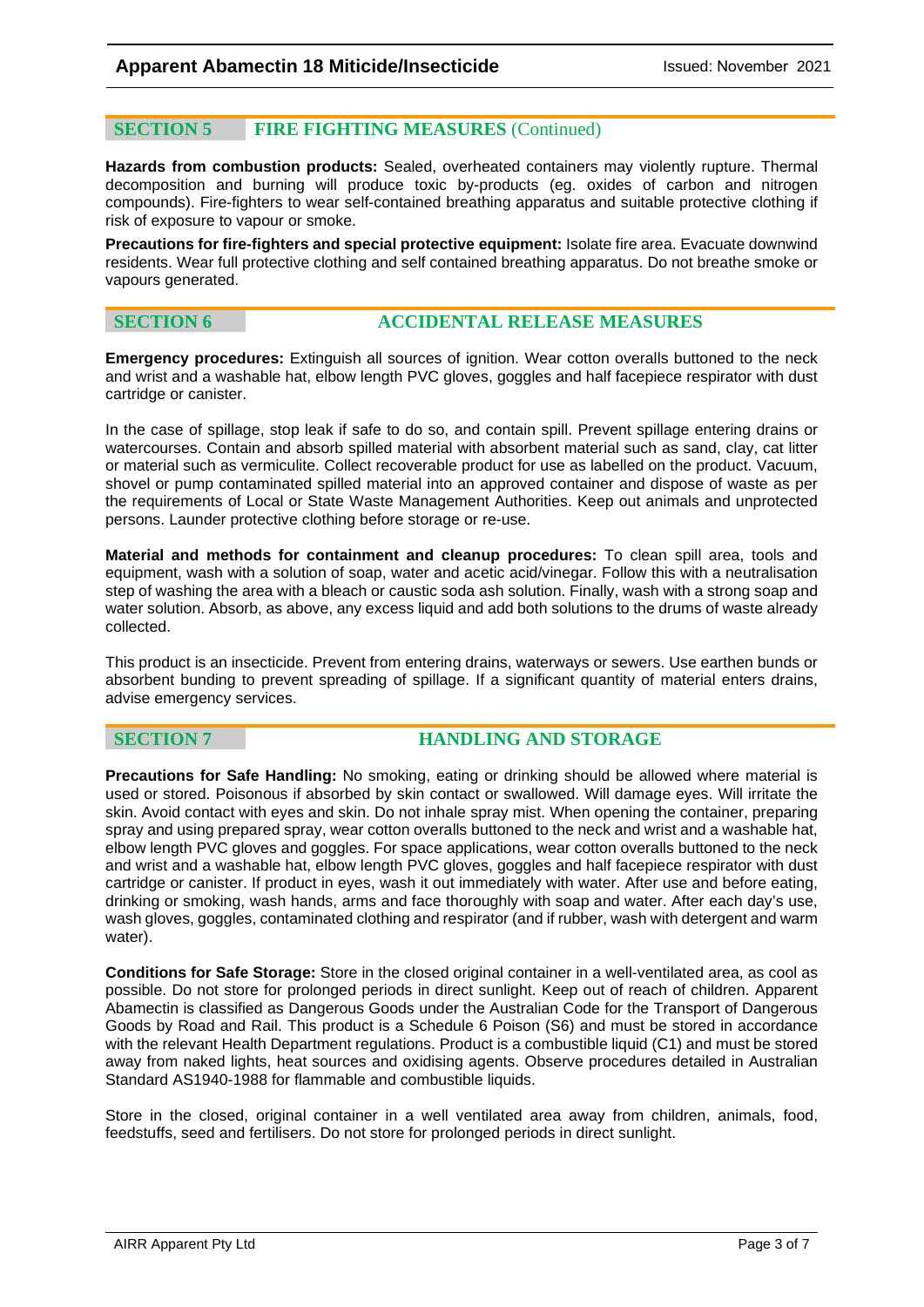### **SECTION 8 EXPOSURE CONTROLS / PERSONAL PROTECTION**

#### **Exposure Guidelines:**

Exposure guidelines have not been established for this product by Safe Work Australia. However the following standard applies to one of the ingredients (methyl pyrrolidone) in this product:

| <b>Atmospheric Contaminant</b> | <b>Exposure Standard (TWA)</b>    | $STEL$ (mg/m <sup>3</sup> )    |
|--------------------------------|-----------------------------------|--------------------------------|
| Methyl pyrrolidone             | 103 mg/m <sup>3</sup> (25 ppm)    | 309 mg/m <sup>3</sup> (75 ppm) |
| $TWA = Time-weight Average$ .  | STEL = Short Term Exposure Level. |                                |

#### **Biological Limit Values:**

No biological limit allocated.

#### **Engineering controls:**

Use in ventilated areas adequate to keep exposure below the TWA. Keep containers closed when not in use.

#### **Personal Protective equipment (PPE):**

General: When opening the container, preparing spray and using prepared spray, wear cotton overalls buttoned to the neck and wrist and a washable hat, elbow length PVC gloves and goggles. For space applications, wear cotton overalls buttoned to the neck and wrist and a washable hat, elbow length PVC gloves, goggles and half facepiece respirator with dust cartridge or canister. If product in eyes, wash it out immediately with water. After use and before eating, drinking or smoking, wash hands, arms and face thoroughly with soap and water. After each day's use, wash gloves, goggles, contaminated clothing and respirator (and if rubber, wash with detergent and warm water).

Personal Hygiene: Poisonous if absorbed by skin contact or swallowed. Will damage eyes. Will irritate the skin. Avoid contact with eyes and skin. Do not inhale spray mist. Clean water should be available for washing in case of eye or skin contamination. Wash skin before eating, drinking or smoking. Shower at the end of the workday.

| <b>SECTION 9</b> | PHYSICAL AND CHEMICAL PROPERTIES |
|------------------|----------------------------------|
|                  |                                  |

| Appearance:                 | Clear colourless to pale yellow coloured liquid. |
|-----------------------------|--------------------------------------------------|
| Odour:                      | Characteristic solvent odour.                    |
| <b>Boiling point:</b>       | No data.                                         |
| <b>Freezing point:</b>      | No data.                                         |
| <b>Specific Gravity:</b>    | Approximately 1.0.                               |
| <b>Solubility in Water:</b> | Emulsifies in water.                             |
| pH:                         | No data available.                               |
| <b>Flammability:</b>        | Combustible liquid (C1).                         |
| <b>Corrosive hazard:</b>    | Not corrosive.                                   |
| Flashpoint (°C):            | $\sim$ 70°C.                                     |
| <b>Poisons Schedule:</b>    | S6.                                              |
| <b>Formulation type:</b>    | Emulsifiable Concentrate.                        |

### **SECTION 10 STABILITY AND REACTIVITY**

**Chemical Stability:** Product is considered stable in ambient conditions for a period of at least 2 years after manufacture.

**Conditions to avoid:** Store away from sources of ignition. Do not store for prolonged periods in direct sunlight. Avoid oxidizing materials.

**Incompatible materials:** Oxidizing agents.

**Hazardous decomposition products:** When involved in a fire will emit toxic and noxious decomposition products/fumes (eg. oxides of carbon and nitrogen compounds).

**Hazardous reactions:** None known. Will not polymerise.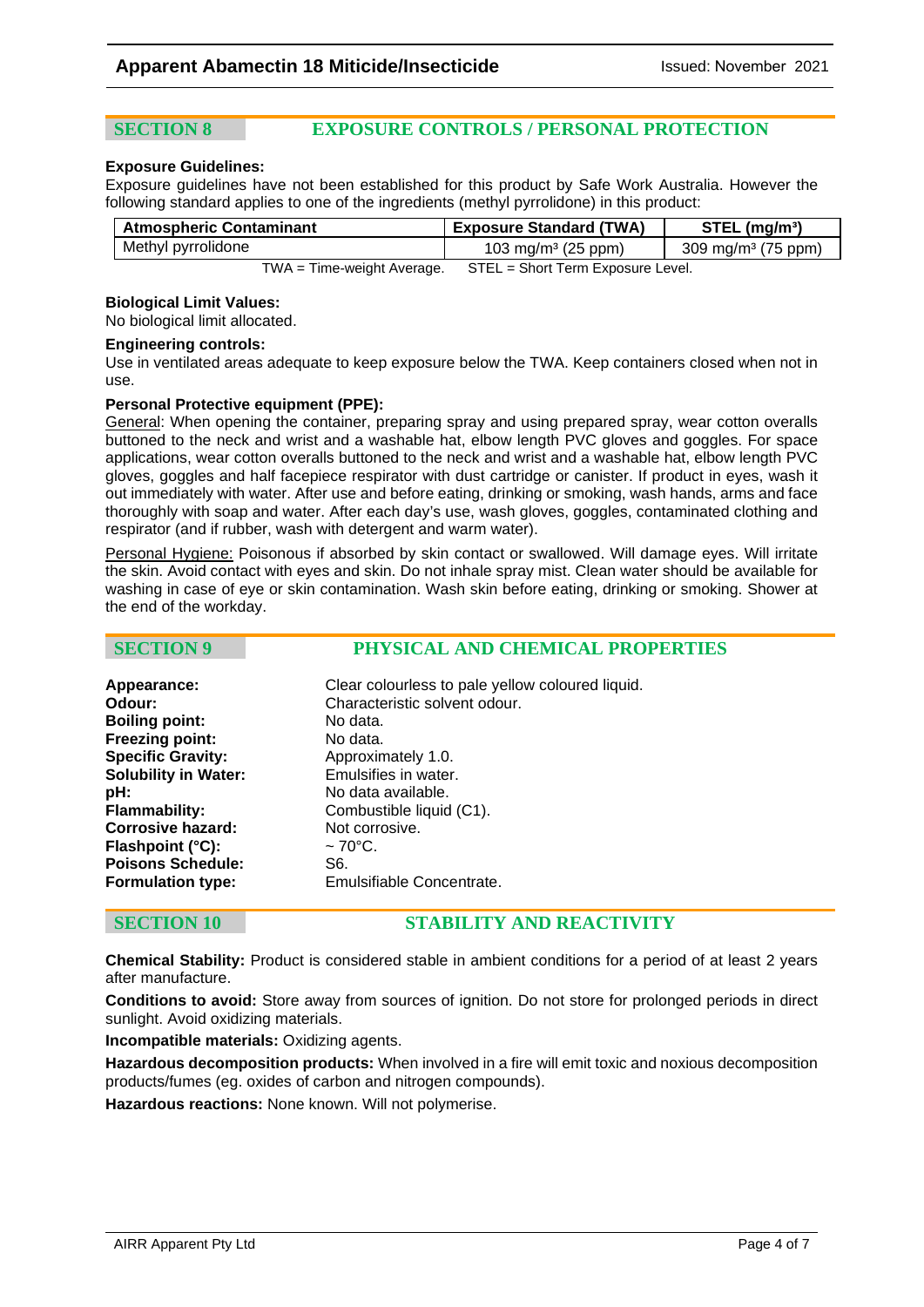**SECTION 11 TOXICOLOGICAL INFORMATION**

No specific data is available for this product as no toxicity tests have been conducted on this product. Information presented is our best judgement based on similar products and/or individual components. As with all products for which limited data is available, caution must be exercised through the use of protective equipment and handling procedures to minimise exposure. This formulation contains aromatic hydrocarbons.

#### *Potential Health Effects:*

#### **ACUTE EFFECTS**

- **Swallowed:** Toxic effects may result from the accidental ingestion of the material; animal experiments indicate that ingestion of less than 40 gram may be fatal or may produce serious damage to the health of the individual. There have been several reports of acute human exposure incidents with abamectin containing formulations. Abamectin is a mixture of avermectins. Clinical symptoms of severe abamectin intoxication include mydriasis, sedation, emesis, tremors, convulsions, coma and death. This product is harmful if swallowed. The estimated Acute Oral  $LD_{50}$  (rat) = 300 mg/kg.
- **Eye:** This product may cause irritation to the eyes.
- **Skin:** This product maybe irritating to the skin and may be sensitising. This material can cause inflammation of the skin on contact in some persons. The material may accentuate any pre-existing dermatitis condition.
- **Inhaled:** Harmful by inhalation. Inhalation of mists or sprays may produce respiratory irritation. The estimated LC<sub>50</sub> is 3.5 mg/L/4 hours.

**Long Term Exposure:** When this product is used according to the directions, prolonged exposure to users is not expected. In a 1 year study with dogs given oral doses of 0.25 to 1 mg/kg/day, there were no changes in tissue at any dose level. However, some dogs at the 0.5 and 1 mg/kg/day levels had papillary dilation, weight loss, lethargy, tremors and recumbency. The NOEL for this study was 0.25 mg/kg/day. Similar results were seen in a 2 year study with rats fed 0.75, 1.5 or 2 mg/kg/day. No changes in the nervous or muscular systems were observed, but rats in all dosage levels exhibited body weight gains significantly higher than the controls. When mice were fed 8 mg/kg/day, the highest dose tested, for 94 weeks, the males developed dermatitis and changes in blood formation in the spleen, while females exhibited tremors and weight loss.

Abamectin has produced cleft palate in the offspring of treated mice and rabbits, but only at doses that were also toxic to the mothers. There were no birth defects in the offspring of rats given up to 1 mg/kg/day.

Abamectin is not mutagenic. Abamectin was not carcinogenic in rats of mice fed the maximum tolerated doses.

### **SECTION 12 ECOLOGICAL INFORMATION**

**Environmental Toxicology:** No information is available for the product. The following information refers to the active ingredient, abamectin. Toxic to waterfowl (Mallard duck  $LD_{50} = 84$  mg/kg), but relatively non toxic to upland game birds (Bobwhite quail LD<sub>50</sub> > 2000 mg/kg) Toxic to fish - rainbow trout LD<sub>50</sub> = 3.6 µg/L and bluegill sunfish LD50 = 9.6 µg/L. Very toxic to *Daphnia magna* LC50 (48 hour) = 0.34 µg/L. Toxic to bees. DO NOT contaminate streams, rivers or water courses.

**Environmental Fate:** No information is available for the product. The following information refers to the active ingredient, abamectin. Abamectin binds tightly to soil with rapid degradation by soil microorganisms. Does not bioaccumulate.

DO NOT contaminate streams, rivers or waterways with Deltamethrin Duo or the used containers.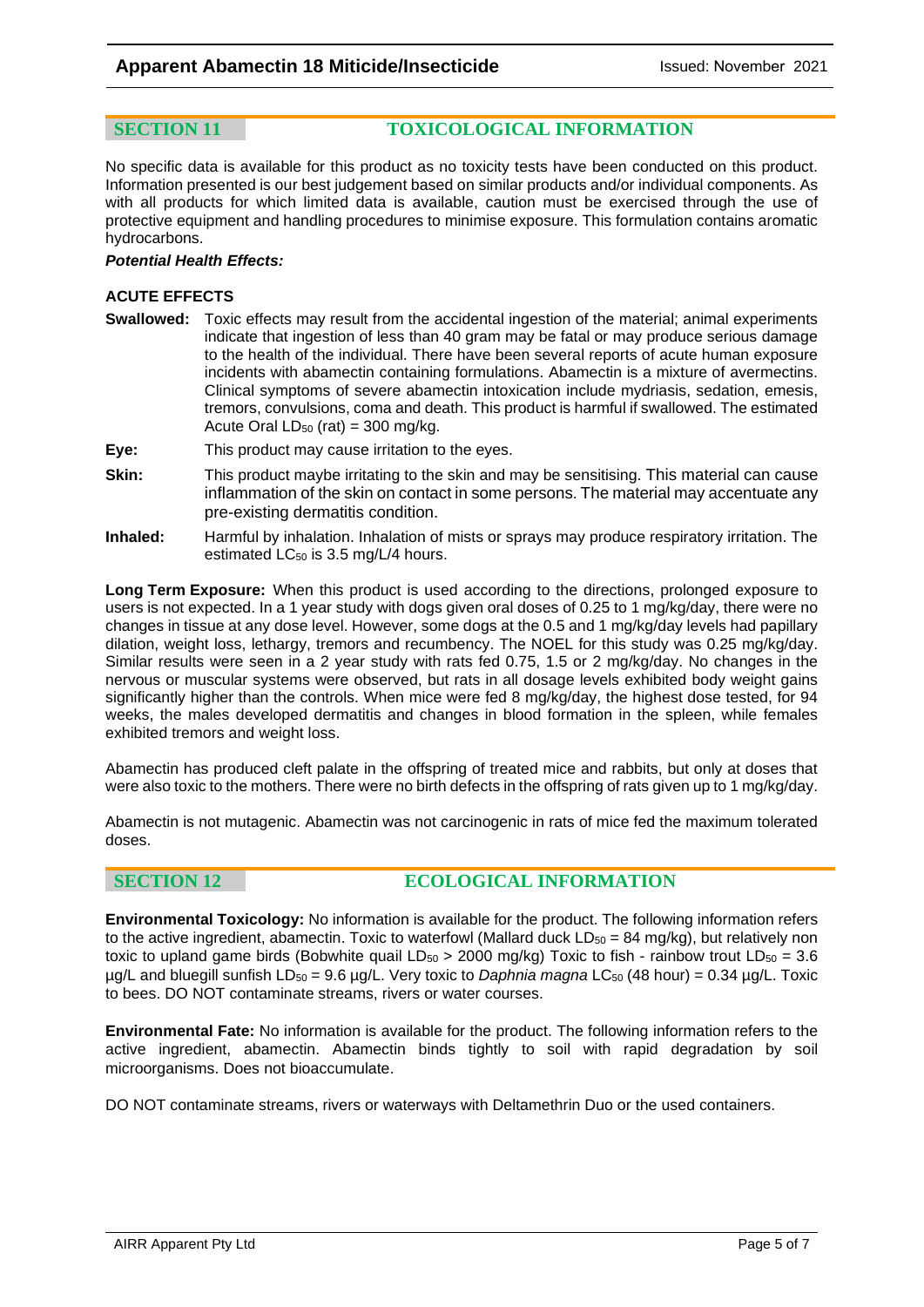**SECTION 13 DISPOSAL CONSIDERATIONS**

**Spills and Disposal:** Persons involved in cleanup require adequate skin protection - see section 8. In case of spillage, contain and absorb spilled material with absorbent material such as clay, sand or cat litter and dispose of waste as indicated below or in accordance to the Australian Standard 2507- Storage and Handling of Pesticides. Keep out animals and unprotected persons. Keep material out of streams and sewers. Vacuum, shovel or pump waste into an approved drum. To decontaminate spill area, tools and equipment, wash with detergent and water and add the solution to the drums of wastes already collected and label contents. Dispose of drummed wastes, including decontamination solution in accordance with the requirements of Local or State Waste Management Authorities.

**Disposal of empty containers:** Triple-rinse containers before disposal. Add rinsings to spray tank. Do not dispose of undiluted chemicals on site. If recycling, replace cap and return clean containers to recycler or designated collection point. If not recycling, break, crush, or puncture and deliver empty packaging to an approved waste management facility. If an approved waste management facility is not available, bury the empty packaging 500 mm below the surface in a disposal pit specifically marked and set up for this purpose, clear of waterways, desirable vegetation and tree roots, in compliance with relevant local, state or territory government regulations. Do not burn empty containers or product.

EXPLOSION WARNING: "EMPTY" containers may liquid and/or vapour residue which can be explosive if exposed to an ignition source at temperatures above 90°C. Such conditions may occur during cutting or welding. DO NOT cut or weld these containers

### **SECTION 14 TRANSPORT INFORMATION**

**Transport:** This product is classified as a Dangerous Goods under the Australian Code for the Transport of Dangerous Goods: Class 6.1, with label "Toxic 6", UN No. 2902, Packaging Group III. Proper Shipping Name: PESTICIDES, LIQUID, TOXIC, N.O.S. (Contains Abamectin) Hazchem Code: 2XE. Hazard Identification Number (HIN) 66. Australian Standards Initial Emergency Response Guide No. 34.

This product is a Schedule 6 Poison (S6) and must be stored in accordance with the relevant Health Department regulations. Product is a combustible liquid (C1) and must be stored away from naked lights, heat sources and oxidising agents. Observe procedures detailed in Australian Standard AS1940-2004 for flammable and combustible liquids.

#### **SECTION 15 REGULATORY INFORMATION**

Under the Standard for Uniform Scheduling of Medicines and Poisons (SUSMP) this product is a schedule 6 poison.

This product is registered with the Australian Pesticides and Veterinary Medicines Authority. APVMA number 67057.

This product is classified as a Hazardous Substance under the criteria of Safe Work Australia.

This product is classified as a Dangerous Good according to the ADG Code ( $7^{\text{th}}$  Ed). *Requirements concerning special training:* 

Check State or Territory regulations that require people who use pesticides in their job or business to have training in the application of the materials.

#### **SECTION 16 OTHER INFORMATION**

Issue Date: 1 November 2021. Valid for 5 years till 1 November 2026. (5 year revision). Key to

abbreviations and acronyms used in this SDS:

| ADG Code | Australian Dangerous Goods Code (for the transport of dangerous goods by Road and                                                                           |
|----------|-------------------------------------------------------------------------------------------------------------------------------------------------------------|
|          | Rail).                                                                                                                                                      |
|          | $\bigcap$ . The second contract of the second state of the second state of the second second state of the second state of the second second state $\bigcap$ |

|             | Carcinogen An agent which is responsible for the formation of a cancer. |
|-------------|-------------------------------------------------------------------------|
| Genotoxic   | Capable of causing damage to genetic material, such as DNA.             |
| HCIS:       | Hazardous Chemical Information System.                                  |
| Lacrimation | The production, secretion, and shedding of tears.                       |
| Lavage      | A general term referring to cleaning or rinsing                         |